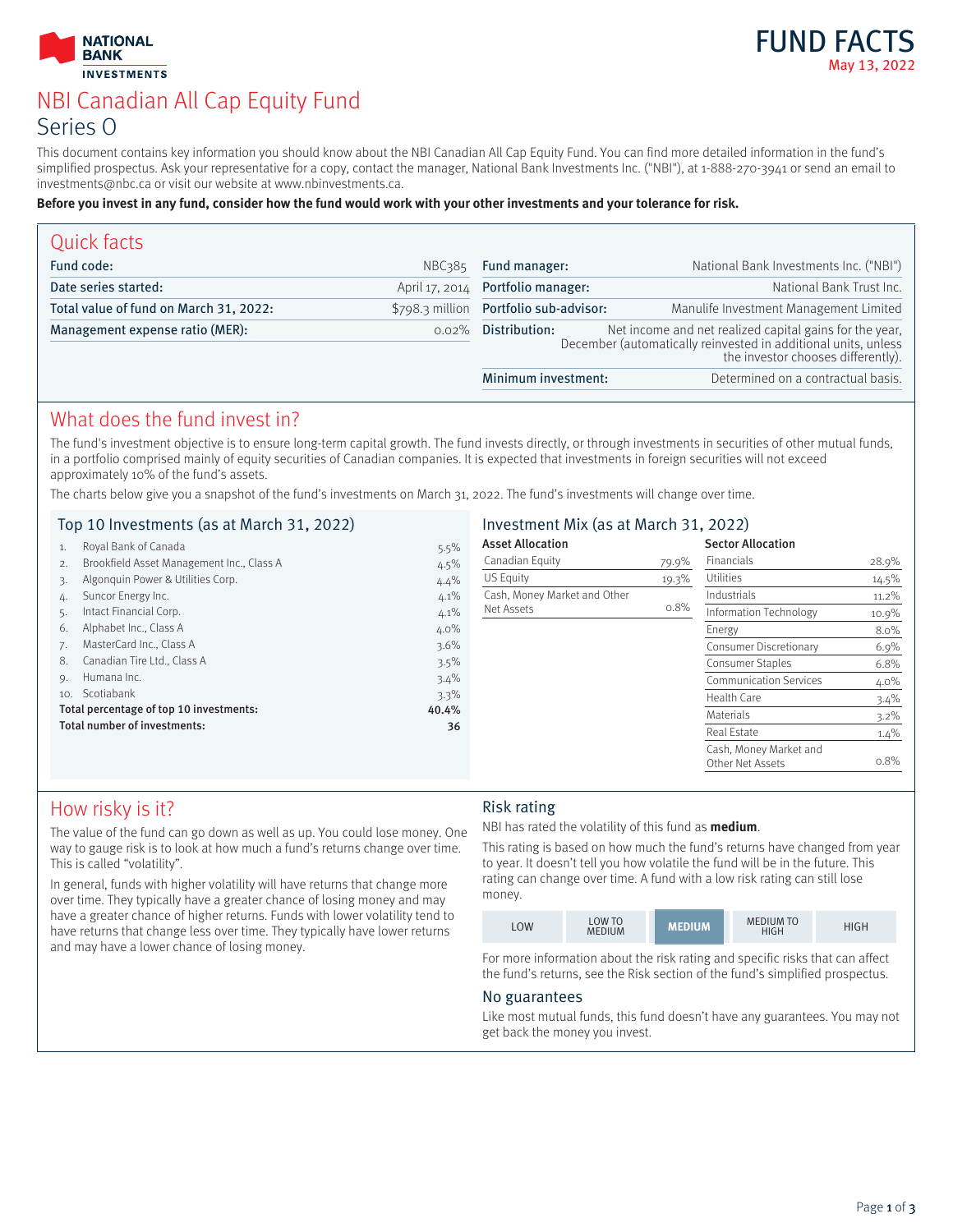

## How has the fund performed?

This section tells vou how Series O units of the fund have performed over the past 7 years. Returns are after expenses have been deducted. These expenses reduce the fund's returns.

#### Year-by-year returns

This chart shows how Series O units of the fund performed in each of the past 7 years. The fund dropped in value in 2 of the 7 years. The range of returns and change from year to year can help you assess how risky the fund has been in the past. It does not tell you how the fund will perform in the future.



#### Best and worst 3-month returns

This table shows the best and worst returns for Series O units of the fund in a 3-month period over the past 7 years. The best and worst 3-month returns could be higher or lower in the future. Consider how much of a loss you could afford to take in a short period of time.

|                    | Return    | 3 months ending  | If you invested \$1,000 at the beginning of the period |
|--------------------|-----------|------------------|--------------------------------------------------------|
| <b>Best Return</b> | $15.7\%$  | January 31, 2021 | Your investment would rise to \$1,157.                 |
| Worst return       | $-25.0\%$ | March 31, 2020   | Your investment would drop to \$750.                   |

#### Average return

The annual compounded return of Series O units of the fund was 9.65% since its inception. If you had invested \$1,000 in this series since inception, your investment would now be worth \$2,082.

| Who is this fund for?                                                                                                                          | A word about tax                                                                                                                                                                                                                                                                                 |
|------------------------------------------------------------------------------------------------------------------------------------------------|--------------------------------------------------------------------------------------------------------------------------------------------------------------------------------------------------------------------------------------------------------------------------------------------------|
| Investors who:<br>• are looking to invest for the long term (at least five years);<br>• wish to add a Canadian equity fund to their portfolio. | In general, you'll have to pay income tax on any money you make on a<br>fund. How much you pay depends on the tax laws where you live and<br>whether or not you hold the fund in a registered plan, such as a Registered<br>Retirement Savings Plan (RRSP) or a Tax-Free Savings Account (TFSA). |
| Don't buy this fund if you need a steady source of income from<br>your investment.                                                             | Keep in mind that if you hold your fund in a non-registered account, fund<br>distributions are included in your taxable income, whether you get them in<br>cash or have them reinvested.                                                                                                         |

### How much does it cost?

The following tables show the fees and expenses you could pay to buy, own and sell Series O units of the fund. The fees and expenses – including any commissions – can vary among series of the fund and among funds. Higher commissions can influence representatives to recommend one investment over another. Ask about other funds and investments that may be suitable for you at a lower cost.

#### 1. Sales Charges

There are no charges when you purchase your units through NBI.

#### 2. Fund expenses

You don't pay these expenses directly. They affect you because they reduce the fund's returns. As of December 31, 2021, the fund's expenses were 0.10% of its value. This equals \$1.00 for every \$1,000 invested.